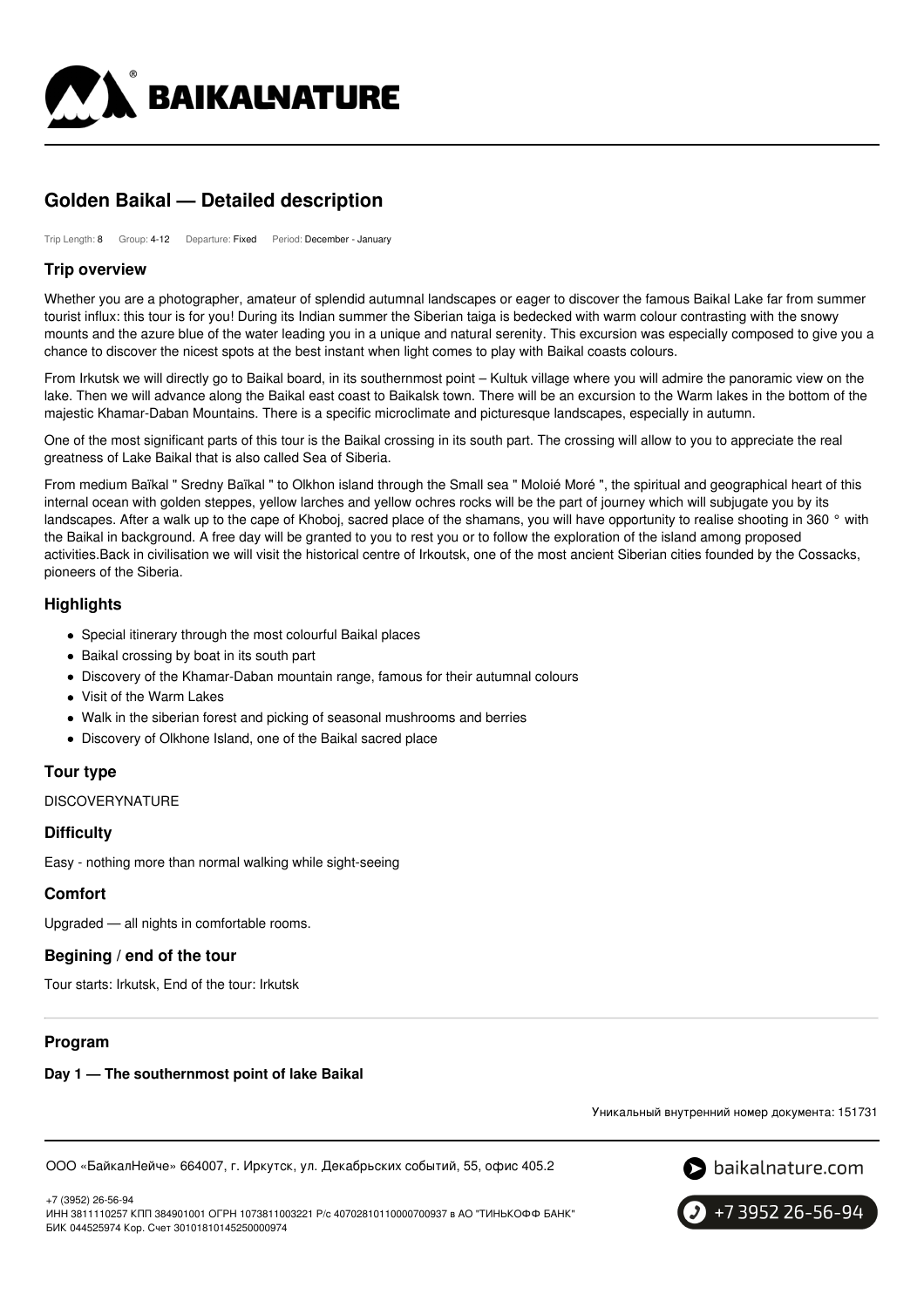

- 11:00 Meeting with group in the Irkutsk airport
- 11:15 Departure to the Kultuk village
- 13:00 Lunch in the cafe (Not included)
- 14:00 Continuation of the journey to Baikalsk town
- 16:00 Arrival and accommodation in the hotel
- 19:00 Dinner (Not included)
	- Overnight in the hotel

Hotels: Accommodation in the hotel Beliy Sobol, Twin standard room Comfort: Comfortable accommodation, WC and bath / shower in room

#### **Day 2 — Warm Lakes in the Khamar-Daban mountains**

- 09:00 Breakfast in the hotel
- 10:00 Excursion to Warm lakes
- 13:00 Picnic
- 14:00 Trekking to Warm lakes
- 16:00 Return to Baikalsk
- 19:00 Dinner in the restaurant
	- Overnight in the hotel

Hotels: Accommodation in the hotel Beliy Sobol, Twin standard room Comfort: Comfortable accommodation, WC and bath / shower in room

#### **Day 3 — Baikal crossing from east to west coast**

- 09:00 Breakfast in the restaurant
- 10:00 Transfer to the berth
- 10:30 Baikal crossing
- 12:30 Arrival and transfer to the hotel
- 13:00 Lunch in the restaurant of the hotel
- 14:00 Discovery of Listvyanka village
- 19:00 Dinner in the hotel (Not included)

Overnight in the hotel

Hotels: Accommodation in the hotel "BaikalCedar", Twin room Comfort: Comfortable accommodation, WC and bath / shower in room

#### **Day 4 — The biggest island of Baikal lake**

- 08:00 Breakfast in the hotel
- 08:40 Departure to the Olkhon island
- 10:40 En route excursion to the ethnographic centre
- 13:00 Lunch in a Buryat cafe
- 14:00 Continuation of the way to Olkhon island
- 19:00 Dinner in the resort

Overnight at the resort

Hotels: Accommodation at the resort Nabaymar, Chambre twin confortable Comfort: Comfortable accommodation, WC and bath / shower in room

#### **Day 5 — Sacred site for shamans**

- 09:00 Breakfast at the resort
- 10:00 Olkhon island excursion

Уникальный внутренний номер документа: 151731

ООО «БайкалНейче» 664007, г. Иркутск, ул. Декабрьских событий, 55, офис 405.2

S baikalnature.com

+7 (3952) 26-56-94 ИНН 3811110257 КПП 384901001 ОГРН 1073811003221 Р/с 40702810110000700937 в АО "ТИНЬКОФФ БАНК" БИК 044525974 Кор. Счет 30101810145250000974

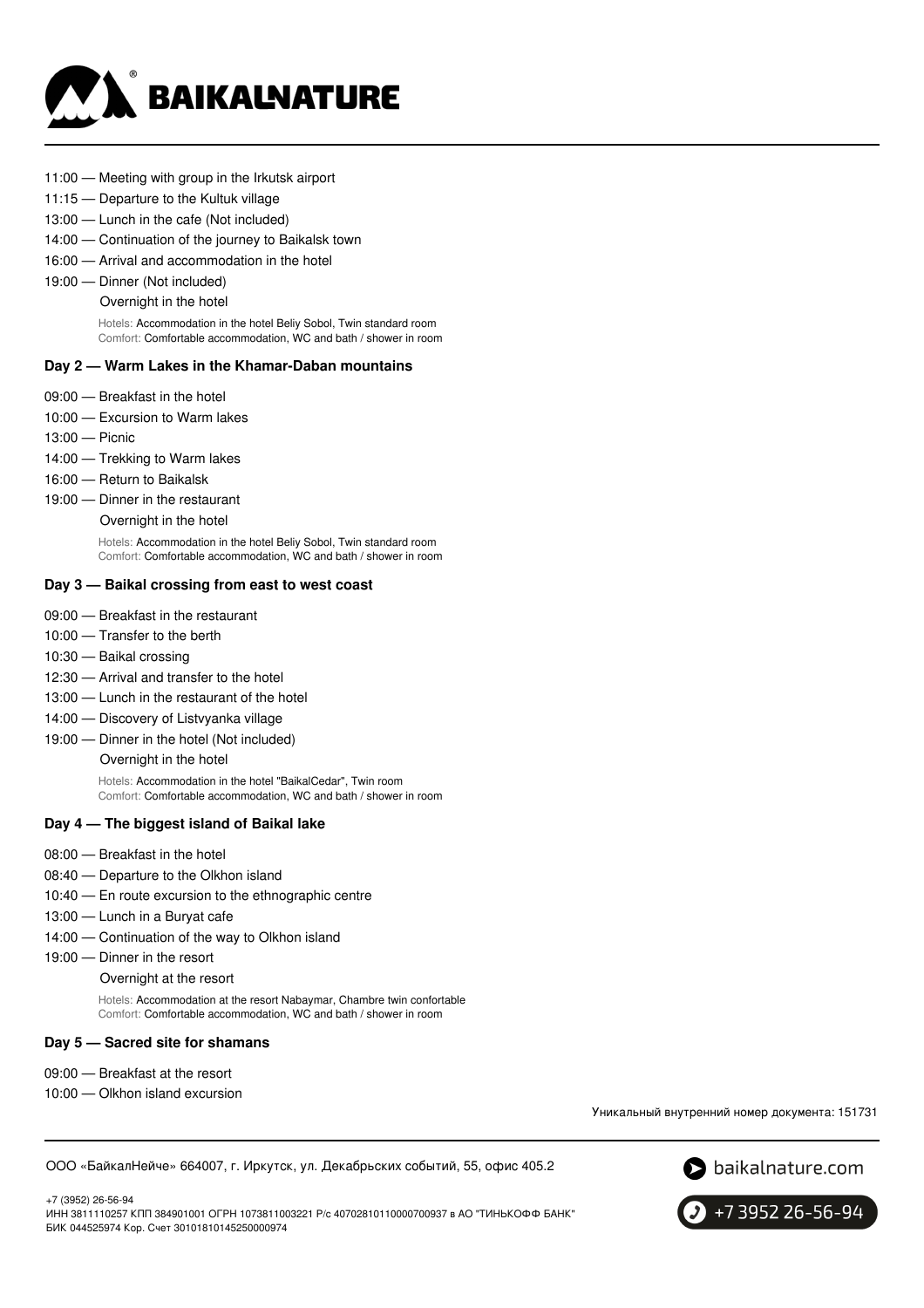

- 13:00 Outdoor lunch
- 14:00 Walking around and come back
- 19:00 Dinner at the resort
	- Overnight at the resort

Hotels: Accommodation at the resort Nabaymar, Chambre twin confortable Comfort: Comfortable accommodation, WC and bath / shower in room

### **Day 6 — Day in the Baikal village**

- 09:00 Breakfast at the resort
- 10:00 Free time inwith your guide
- 13:00 Lunch at the resort (Not included)
- 14:00 Free time
- 19:00 Dinner at the resort

#### Overnight at the resort

Hotels: Accommodation at the resort Nabaymar, Chambre twin confortable Comfort: Comfortable accommodation, WC and bath / shower in room

### **Day 7 — Return to Irkutsk**

- 09:00 Breakfast at the resort
- 10:00 Transfer to Irkutsk
- 16:30 Arrival to Irkutsk and check-in
- 17:00 Free time
- 19:00 Dinner (Not included)
	- Overnight in the hotel

Hotels: Accommodation in the hotel Angara, Twin standard room Comfort: Comfortable accommodation, WC and bath / shower in room

#### **Day 8 — Departure**

- 09:00 Breakfast in the hotel
- 10:00 Transfer to the airport

## **Departures**

| <b>Start</b> | End        | Basic price per person |
|--------------|------------|------------------------|
| 03.09.2021   | 10.09.2021 | 72900.00 RUB           |
| 17.09.2021   | 24.09.2021 | 72900.00 RUB           |

#### **Note**

Extra charge for single room : 10 800 roubles. The indicated price is guaranteed for a group from 6 participants. If there are less participants, the price can be recalculated. The price does not include breakfast on day 2-8; Lunch on day 2-5 and dinner on day 2, 4-6.

## **What's included**

Уникальный внутренний номер документа: 151731





+7 (3952) 26-56-94 ИНН 3811110257 КПП 384901001 ОГРН 1073811003221 Р/с 40702810110000700937 в АО "ТИНЬКОФФ БАНК" БИК 044525974 Кор. Счет 30101810145250000974

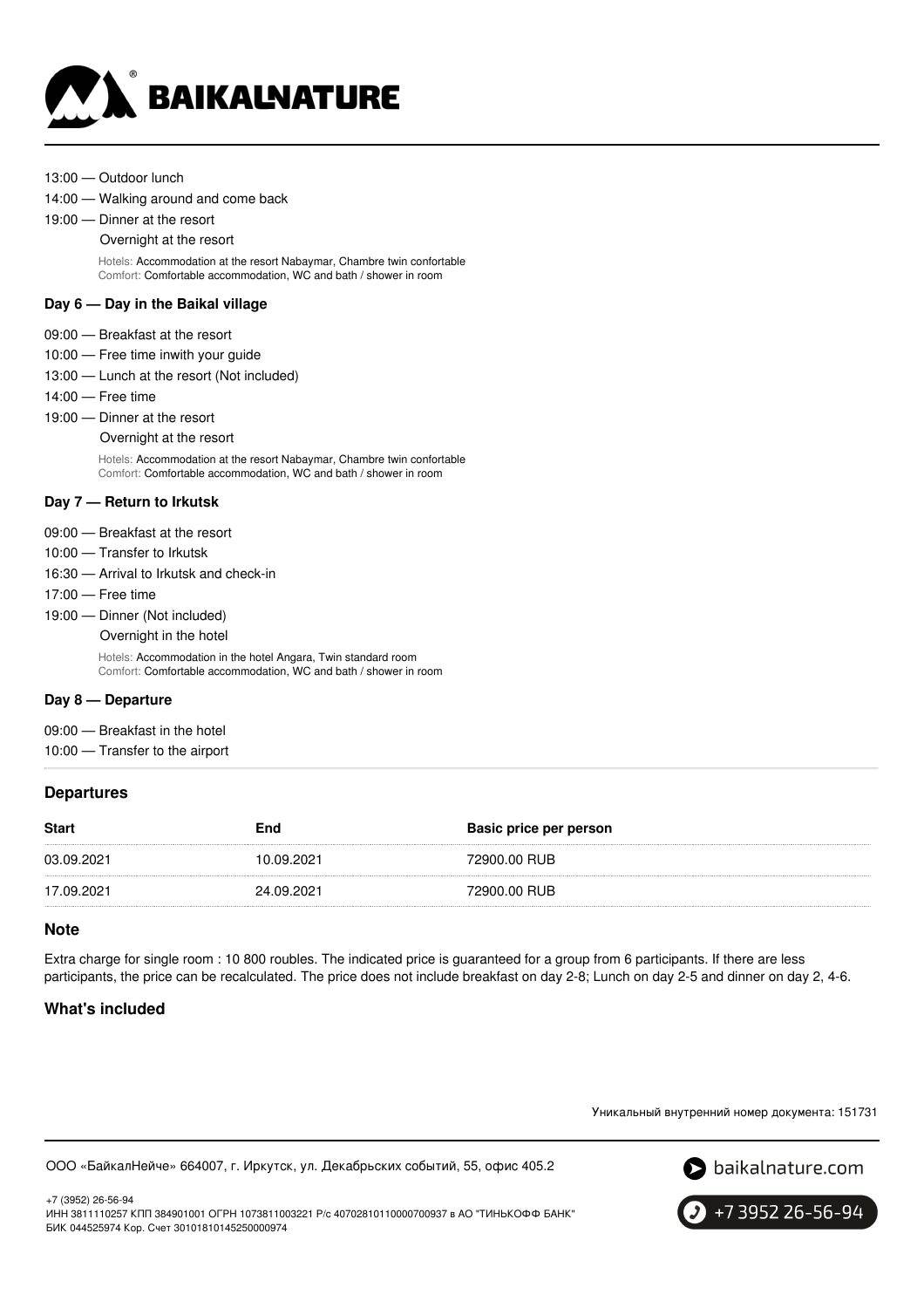

#### **Price includes**

- English-speaking guide
- Accommodation as per itinerary
- Transport as per itinerary
- Excursions and visits as per itinerary
- Reserves and national parks entrance permissions
- Boat trip
- Letter of invitation
- Transfer to airport / railway station on last day
- Meals according to the program

## **Recommended checklist**

Raincoat or wind and waterproof shell jacket (with hood !) POLARTEC or similar pullover

Long sleeve shirts or sweatshirts

T-shirts

Socks

Comfortable walking shoes (like Vibram or similar)

Towel

Important travel documents: Passport and visa, original or electronic airplane tickets (with a sets of photocopies kept separately), bank card

### **Meals**

If you are a vegetarian or have any particular preferences, please let us know, so we could adapt the menu.

## **Visa**

You need a tourist visa to travel to Russia. It can be issued for a maximum period of 30 days. Your passport has to be valid for at least six months after the expiry date of your visa and to have at least two blank pages.

BaikalNature offers visa support and has created "BaikalNature letter of invitation" package. If you buy a BaikalNature tour, this package is absolutely free; when you buy any other BaikalNature service, you will have to pay for this package. For more information please conact your nearest Russian Embassy or Visa Application Center.

## **Money**

The Russian currency is ruble. In all cities and many large villages of Russia, you can easily withdraw rubles, using a Visa or MasterCard, from ATMs, located in banks, department stores or hotel lobbies, some of them are open 24 hours a day. If you have euros or dollars with you, exchange offices will allow you to change them easily in the cities, seldom in the countryside. However, it can be difficult to exchange traveler's checks, even in cities.

## **Tipping**

All persons who compose the BaikalNature travel team (guides, drivers, cooks, etc.) are paid a decent wage for their services and do not expect any tips from you. So you have no obligation to leave anything. If you really want to express your satisfaction by leaving a gratuity, and if it is in foreign currency, be aware that torn or glued coins and banknotes cannot be exchanged. Anyway, thank you for your tips, left at your discretion in envelopes.

## **Health**

No compulsory vaccination.

You need to get a health examination before a great trip. Consult your doctor. Get a dental checkup. If you have health problems that could

Уникальный внутренний номер документа: 151731

ООО «БайкалНейче» 664007, г. Иркутск, ул. Декабрьских событий, 55, офис 405.2



+7 3952 26-56-94

+7 (3952) 26-56-94 ИНН 3811110257 КПП 384901001 ОГРН 1073811003221 Р/с 40702810110000700937 в АО "ТИНЬКОФФ БАНК" БИК 044525974 Кор. Счет 30101810145250000974

## **Price does not include**

- Personal expenses and tips
- Visa fees and travel insurance
- Optional activities